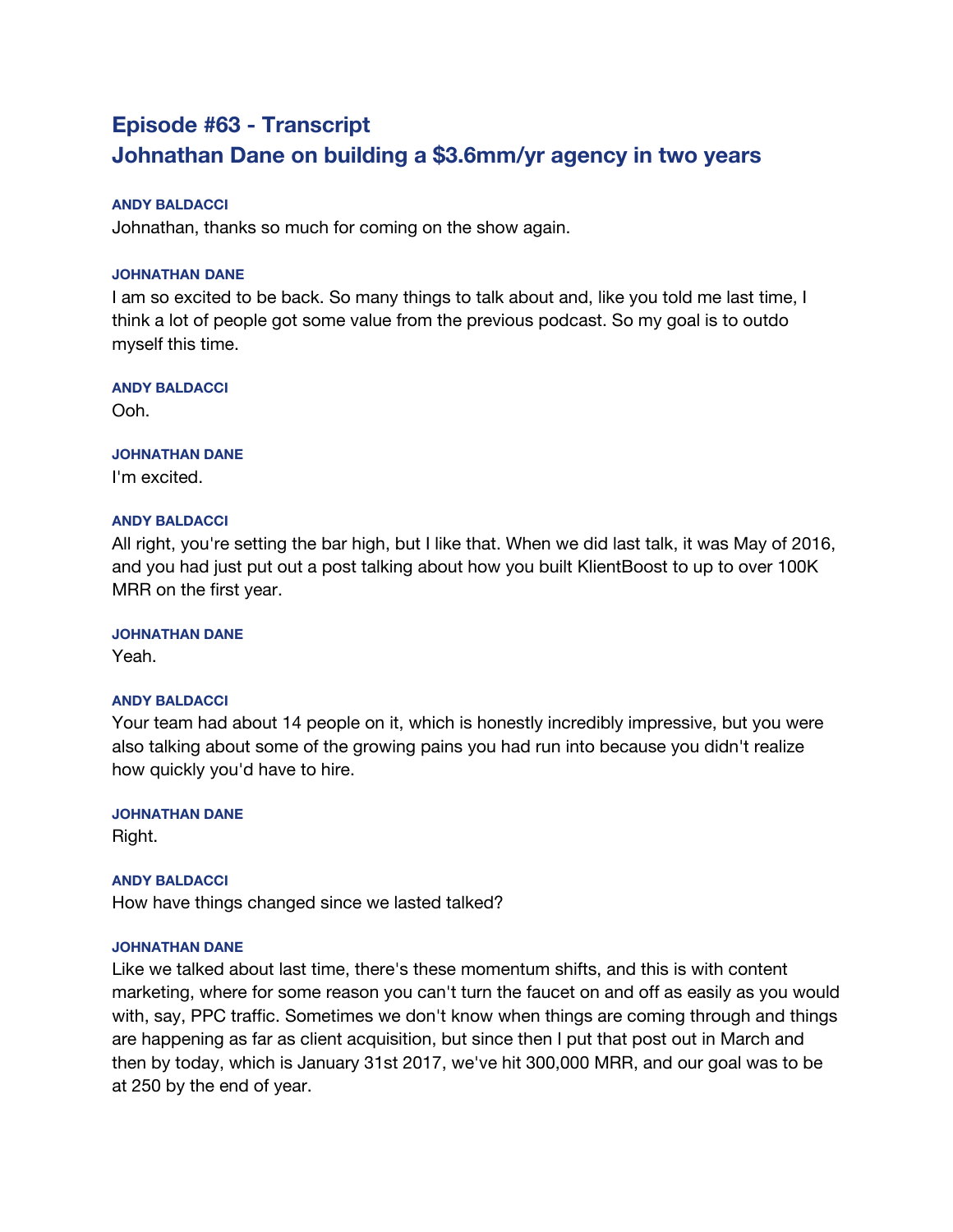We just had our second year anniversary. So to answer your question, the more profit that we had, the more it allowed us to hire ahead of time, so that's what we're starting to do. Since we talked last time, we had nobody on the marketing and sales team. Now we're one, two, three, four, five, plus myself, so six total now.

### **ANDY BALDACCI**

Wow.

### **JOHNATHAN DANE**

We're adding more ammunition to the tank, I guess you can say.

**ANDY BALDACCI** How big is your overall team right now?

**JOHNATHAN DANE** Right now we're about 23 people.

### **ANDY BALDACCI**

Okay. Where do you think most of that growth has come from?

### **JOHNATHAN DANE**

I think it's a snowball effect, honestly, of our content. We planted the seed early in the days. That's how we got to the 100K mark. Now I think we've seen the volume of conversions come up higher. For some reason the lead quality is increased sometimes too, and a lot of times people have read our content, love what we put out, and then they will refer somebody to us and we've never spoken with either of them.

### **ANDY BALDACCI**

Interesting.

### **JOHNATHAN DANE**

So that's a pretty cool side effect in a good way that happens from content. I think building a brand takes time, and I think it amplifies over time as well. It's not the most scientific answer I can give you, but it's what I think is going on.

### **ANDY BALDACCI**

Are all of your eggs still in the content basket or have you diversified in marketing channels?

### **JOHNATHAN DANE**

Literally just yesterday we launched a case study portal, so we're gonna start using this for retargeting. We have a four-step proposal funnel that you go into, and if we see that you're in there but you didn't finish, you'll get hit with retargeting ads on Facebook now with case studies from cool companies like Mention Segment, Auto Pilot, and things like that. It's crazy. We had like a 70% conversion rate on it.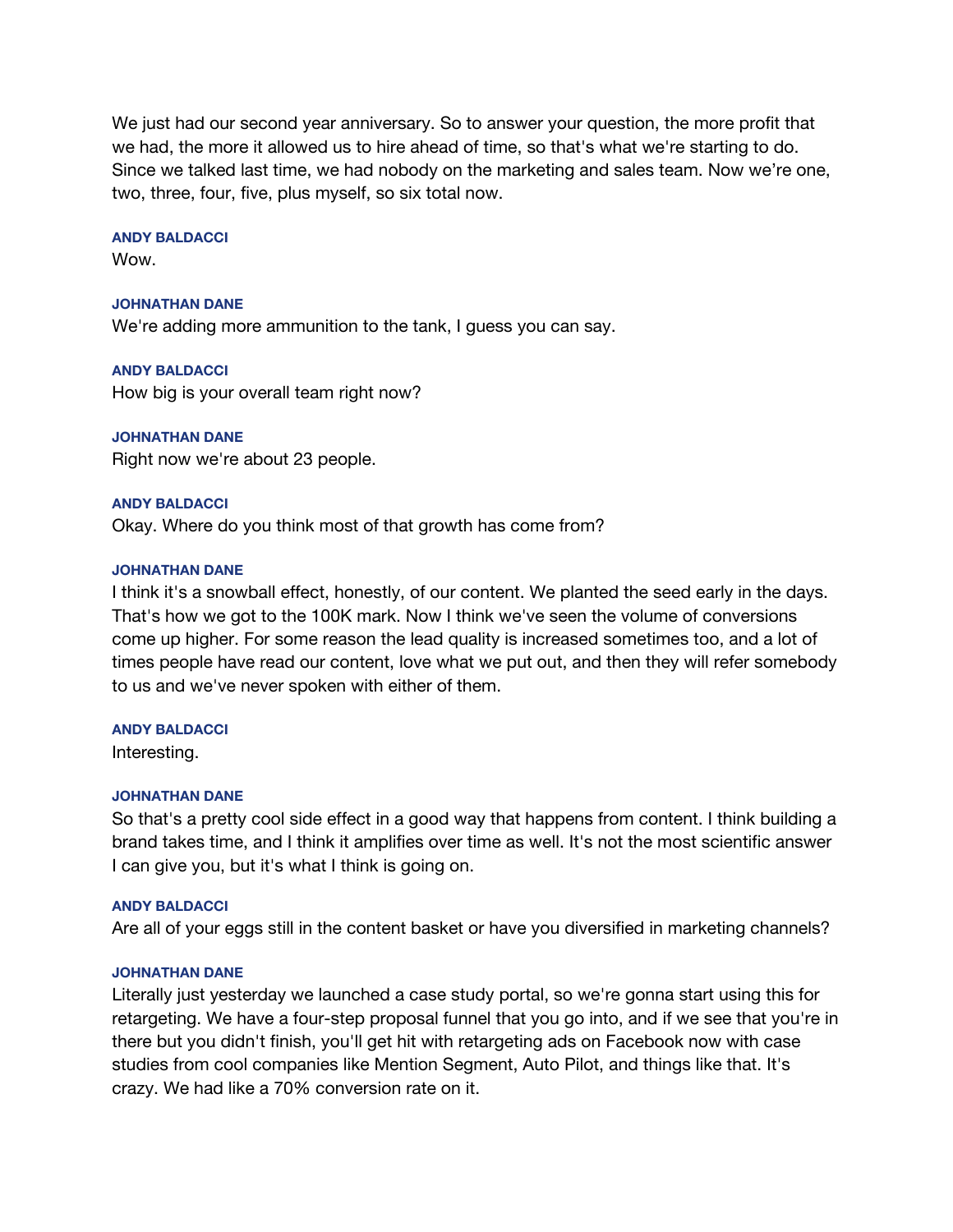We're starting to do that. Now we have, again, more profit because we're a bigger company now. We have more revenue, and now we're gonna add more channels and more gas to the fire. We're still doubling down on the content and putting out more and more, like our gifographic that you saw back in December. Looking back at it, doing that was insane. That's still happening. That's our bread and butter, but I wouldn't be surprised if going to conferences or doing our own PPC or outbound, whatever it may be, can catch up, and that will be great.

### **ANDY BALDACCI**

Yeah because last time you were on, you talked a lot about how you've really built a brand around content marketing, and over the holidays, like you just mentioned, you really took it to the next level with a 25-part gifographic serie. We talked before the call about the best way to pronounce that, and we both agree, hard G.

## **JOHNATHAN DANE**

If anybody is listening to this on their way to work or on their drive, and they're like, "No. No, no, no, no, it's jifographics." I'm like, "Well first off, you sound silly, and two, it's not peanut butter. It's not Jif. It stands for graphics interchange format, so case closed."

### **ANDY BALDACCI**

Yeah, I agree, I agree. So anyway, what was this 25-part series?

## **JOHNATHAN DANE**

What we've figured out over time is if that we do everything that we're putting out there based on the equation, "Anything you do can do, I can do better," we'll be all right. What I mean by that is if somebody comes out with a blog post on a certain topic that's in our realm, our world, if we want to write about it, we're gonna make ours way better than theirs. How do you make it better? Well you make it bigger, longer, funnier, more visual, and then you do a better job promoting it.

It's the same thing when it came from the infographic side. Back in the day when I first started off, I was thinking to myself, the fastest way to grow is to partner with companies who have fans and prospects that are in line with what we offer. On the early side we partnered with Unbounce, the landing page platform, because we knew people would need PPC traffic.

From there we said to ourselves, "Hey, we see that when companies vouch for us, it does us very well, and our competitors aren't doing it, especially at the age of how young we are, so we can get away with it." I was completely Yosemite Sam, like, "Hey, let's just go out there guns blazing, and let's ask 25 companies if they will partner with us on a gifographic."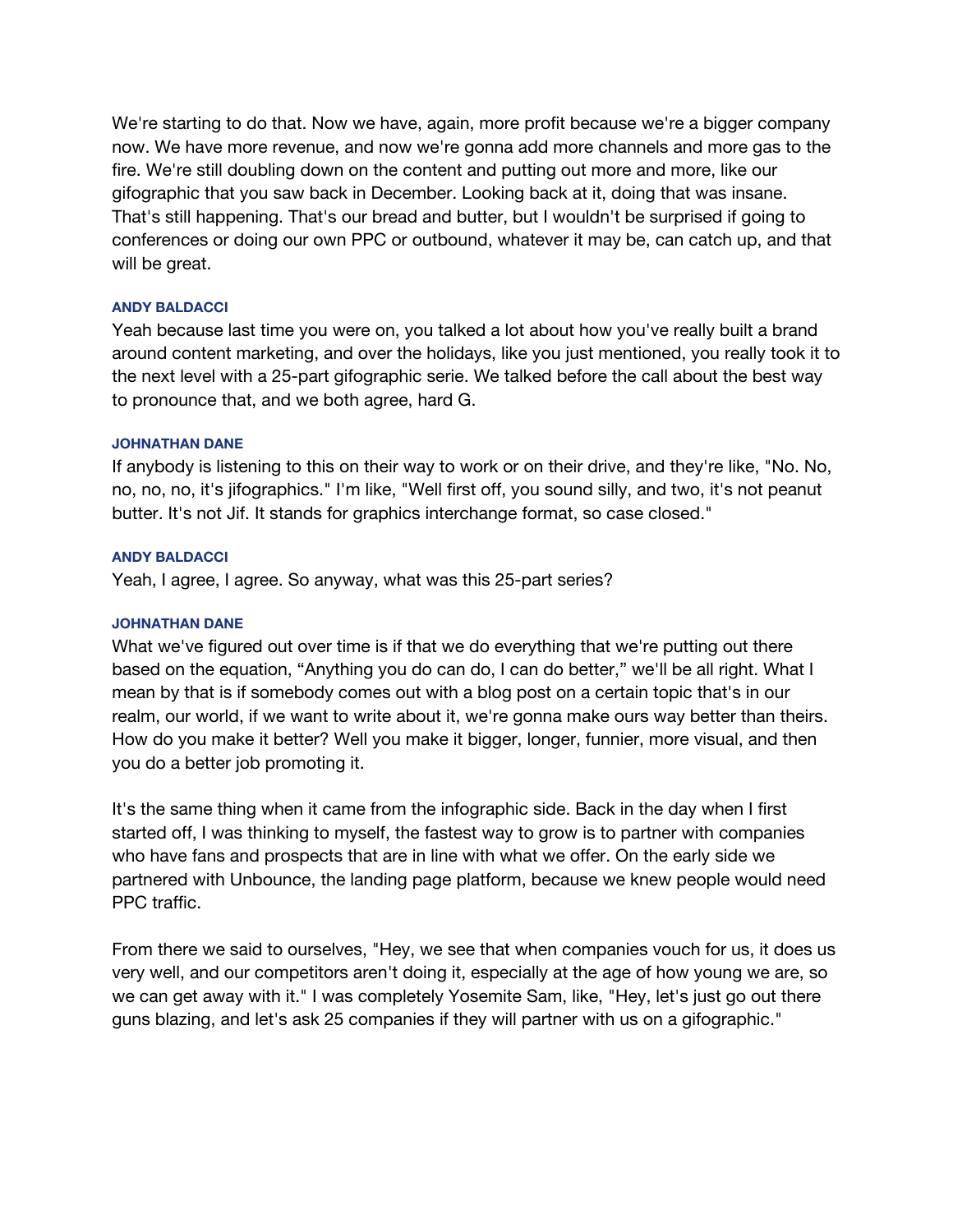We did all the legwork so it'd be easier for them to say yes, but then they would post it on their blog and have their logo next to ours, as if they were vouching for us. I took one yes from a couple companies, the first people we asked, and then took that as proof to ask for the yes from the next companies we asked. I just walked up the ladder, eventually asking Marketo and HubSpot and things like that.

Anyway, long story short, now there's a lot of webinar opportunities and all these things too. We had a killer December month, which is usually really slow in the agency B2B world, but it was one of the best sales months we ever had. Can we attribute it all to the gifographics? Definitely not. It's very gut-related sometimes.

### **ANDY BALDACCI**

For people who aren't familiar, what is a gifographic?

### **JOHNATHAN DANE**

It's basically an infographic with animation. Anything static on a infographic, like pictures, you animate it to, again, make it more enjoyable which kind of goes back to our law of "Anything you can do, we can do better." It's the same thing if you're doing an explainer video. If you want to kick it up a notch and you didn't want to just do a whiteboard video or an animated explainer video, you might consider papercrafting, which is cutting out beautiful illustrations you have in thin, thin cardboard, and then doing stop motion with it. We're working on that as well. We want to keep kicking it up a notch, and that's what we did with the gifographics.

### **ANDY BALDACCI**

Where are these ideas coming from?

### **JOHNATHAN DANE**

I spend a lot of time on Dribble. It's like a designer portfolio, and these are amazing designers. They're ones that work for Dropbox, Facebook, a bunch of startups too. The things that they come out with and the way they're able to turn an idea into something visually appealing is so hard to do. But they do it right, and I think that's why a part of our growth has happened. We care about our design. We care about our illustrations. These small things matter, and so that's where I get a lot of my inspiration from actually.

### **ANDY BALDACCI**

Because it's funny, when you think about design, immediately I think of Stripe.

### **JOHNATHAN DANE**

We use Stripe. I was attracted to them because of their design. I trust them immediately.

### **ANDY BALDACCI**

There's a few startups you think of, but it's very rare to think about agencies. They'll say we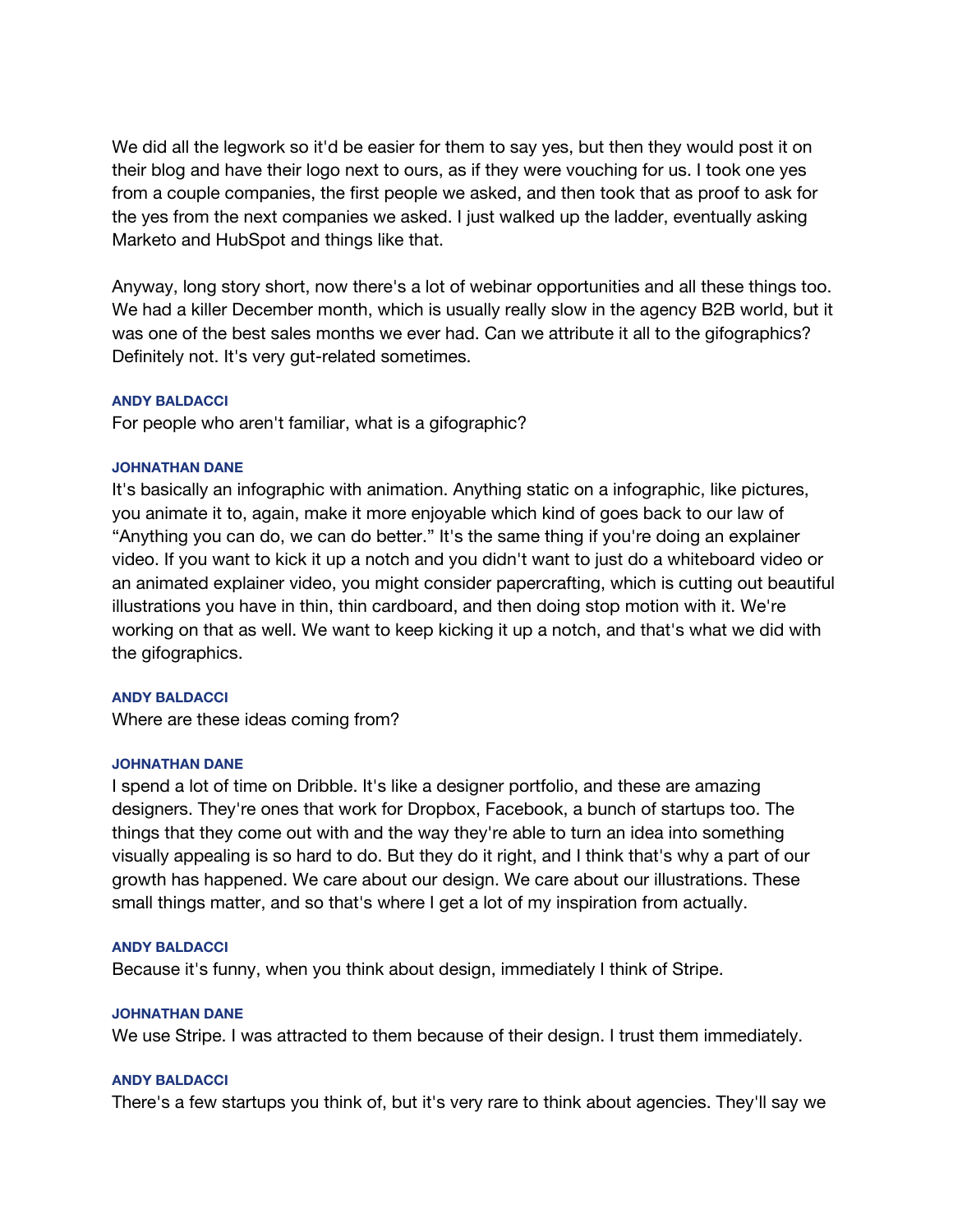take design seriously for our clients, but very rarely do they take it seriously for themselves in their own brand. Was that a conscious choice for you to place a priority on your design? **JOHNATHAN DANE**

It was. It's actually one of the reasons why we have two full-time brand designers right now. They're just working on split-testing our pop-ups, split-testing our actual site, our proposal flow. Coming out with new marketing campaigns that we're launching and also doing more content upgrades. We're tied into goals with the marketing team, saying, "Hey we want to increase the amount of email subscribers we're getting per month and the amount of leads that we're getting. Let's brainstorm a list and let's prioritize together what we think takes the least amount of resources that can get us results the fastest and adjust from there." We're investing even more in-house to be able to do that, and I think we'll keep extrapolating that because now we can turn things out a lot quicker.

## **ANDY BALDACCI**

I want to dive into the mechanics of how you made this series work. It takes a ton of coordination to get 25 of these ready, not just even on the design side but dealing with 25 different partners. What did that look like?

## **JOHNATHAN DANE**

It was actually in October. We were actually pretty late to it. I knew the first thing we had to do was figure out a list of 25 potential partners. Some are gonna say no, some are gonna say yes, obviously. Then from there figuring out 25 topics that would appeal to the partners as well, and then from there write out the content and the sections of the gifographic. If they're cool with it, we'll share it with a Google Doc. They can give notes, we can adjust, and from there we'll have an outlined blog post, but then we also had to write a guest post and a post for ourselves first. We not only created the 25 gifographics, but we also wrote 25 blog posts in that time frame.

### **ANDY BALDACCI**

Wow.

## **JOHNATHAN DANE**

Yeah I don't think we saw our families for like a ... I'm just kidding, we did. We were insanely busy, but it was an amazing feat, and I think those gifographics planted the seeds for a lot of good things to come in the future too.

### **ANDY BALDACCI**

When you're writing emails to these partners, how are you positioning it? Are you just saying like, "We'll do everything." What's in it for them?

### **JOHNATHAN DANE**

Just the exposure I think. It was a novel idea. We're actually making an advent calendar for marketers. Nobody's ever done that before . It's funny because one of our partners did a 12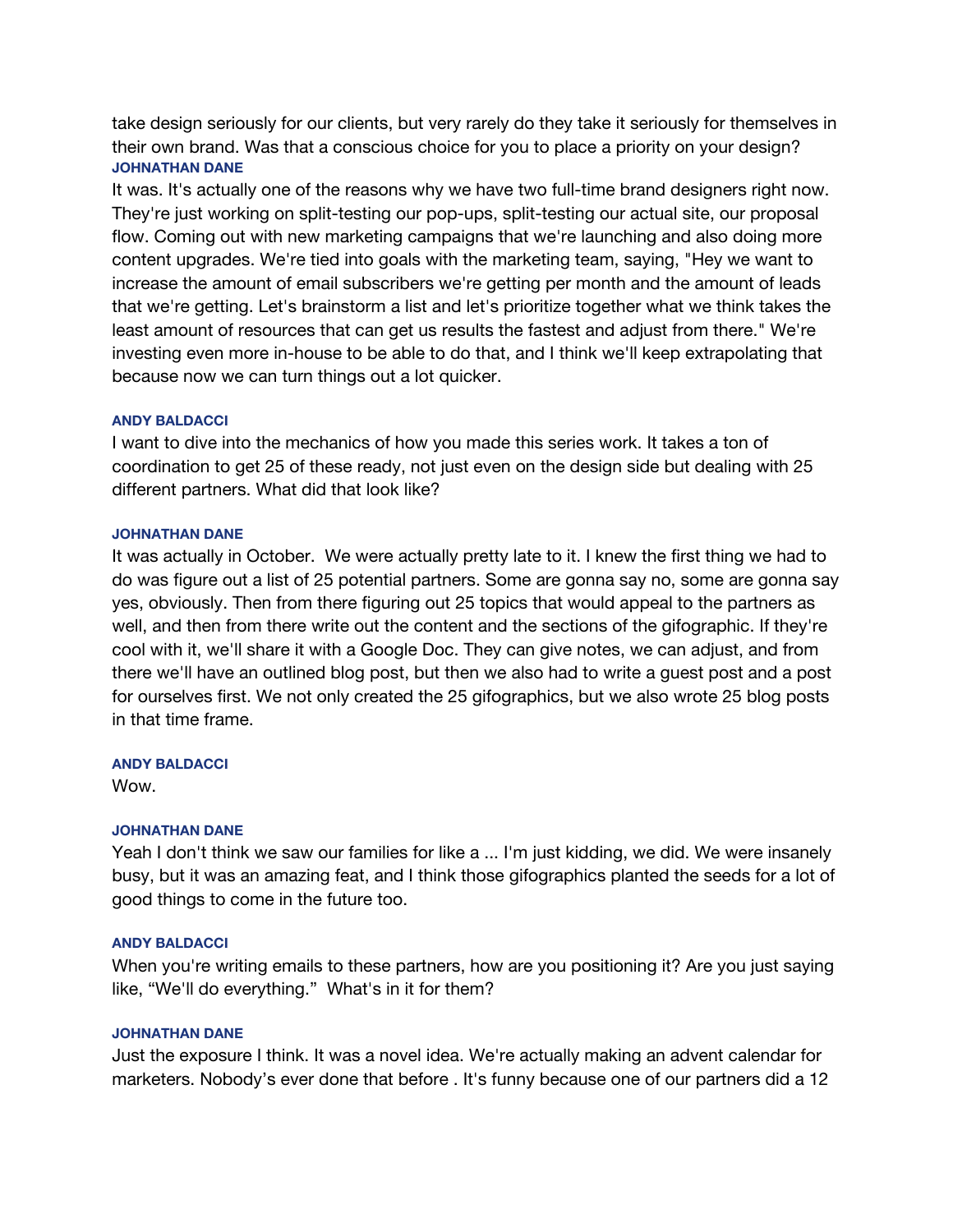days of Christmas. It wasn't as extravagant as ours, but they said yes, and I didn't figure about it later that they already had their own thing running, so it was kind of funny.

It was pretty direct. I was just saying, "Hey guys. We're launching this gifographic calendar for marketers, and we'd love to have you be part of it. We're not asking you to do any work, just making sure that we are aligned on the content. We'll do the design, we'll do the animation and the development, everything. Then we'll write a guest post for your blog to highlight that."

A lot of people did not understand at all to begin with. I wasn't good at explaining it either, so there was some back and forth. I actually reached out to Neil Patel and wanted to do one with him, and he was like, "I don't think it's going to go viral enough," and I'm like, "Well that's not the goal, Neil, I just want to have this and I want to have your name on it because it's cool," and he's like, "Yeah but I don't think it's gonna go viral." And then we started talking about things, and he was also busy and stuff like that. Those are examples where it didn't work out.

Other people were super excited because they'd already seen our content before, and they knew who we were. And then I also had an example of one we did a long time ago with Unbounce, the AdWords workout series. They understood it that way.

## **ANDY BALDACCI**

It's funny you explain it that way. Just take a look at these [gifographics.](https://klientboost.com/marketing-infographic/) They're going to take a bit of computer power, but it's definitely worth it.

### **JOHNATHAN DANE**

It may crash.

### **ANDY BALDACCI**

Yeah, but it's not even just the gifographic. There are multi-thousand word articles that go along with them that have a ton of value. I'm thinking about Neil Patel. Why wouldn't he just say yes if you're doing all of it for him?

## **JOHNATHAN DANE**

I don't know. That's what I was thinking too, but he actually mentioned it on stage once a long, long time ago. However, the execution of what I saw him do wasn't at all close to what I was doing. And so he grew his metrics really well through infographics in the early days when it was very hot and not a lot of people were doing it. He has a good pulse on what it can do, and I don't blame him for it. We had an interesting call afterwards about potentially starting an agency together, so I would take that as being valuable, but he wasn't into the idea itself.

## **ANDY BALDACCI**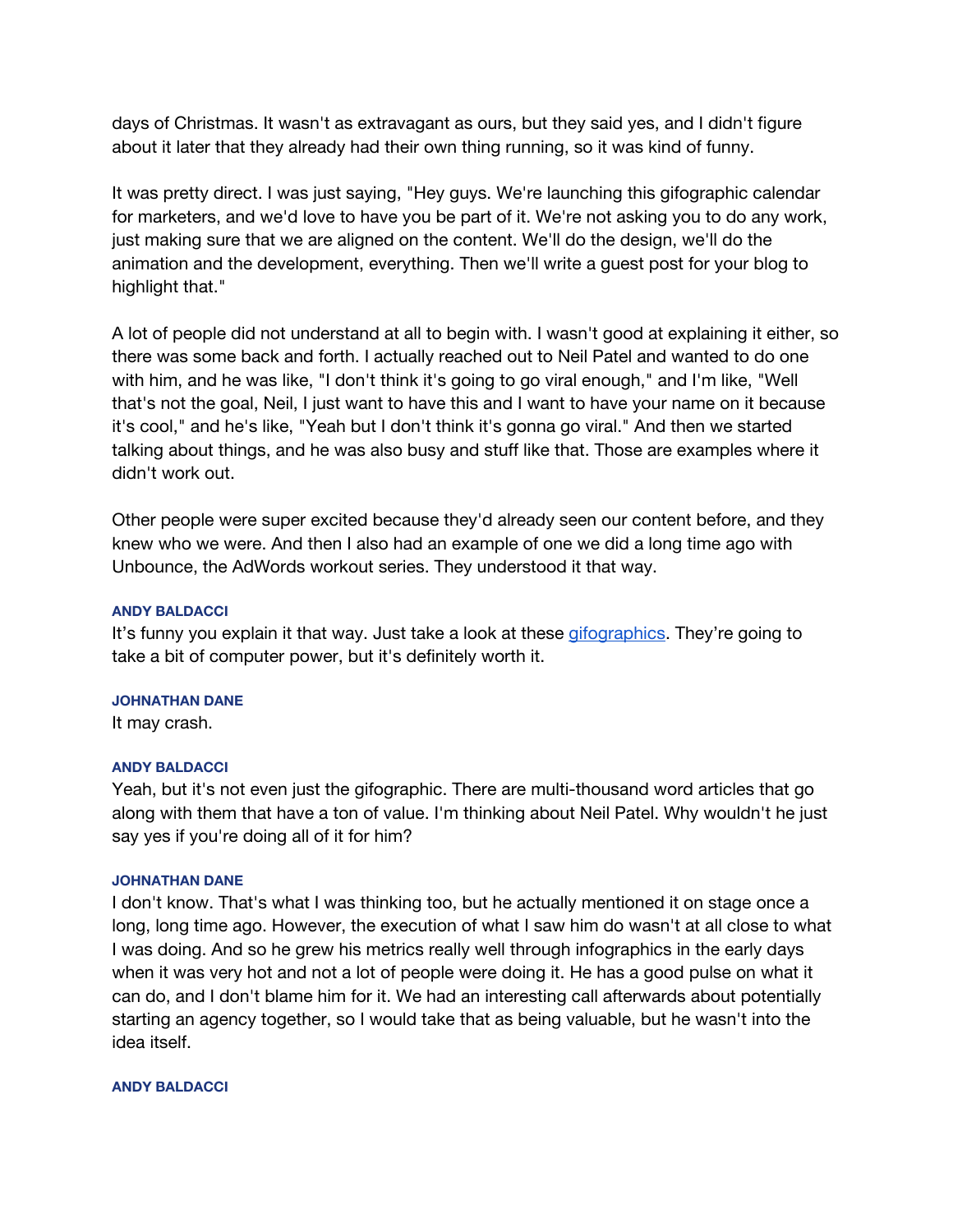Are there many other companies doing gifographics?

## **JOHNATHAN DANE**

No. There are ones like hrcloud.com. They're actually an HR SaaS company. They do awesome stuff for their blog. The featured image is a gif. If you go to their Twitter, they're nothing but awesome illustrated animated gifs. But those are the only ones I see that can get close to the style and the execution of what we've done. **ANDY BALDACCI**

That's interesting. I'm curious. Once you got this out there, you had a landing page set up for it where people could sign up. They could get notified of all them coming out. After these have all been released, how do things look? You said you had your biggest month, but did you see a big uptick in traffic and links? What actually happened?

## **JOHNATHAN DANE**

We've seen steady growth month over month from our traffic as it is right now and in the back links as well. Funny enough, the biggest thing that I was bummed about was the people who would subscribe would then also unsubscribe because we emailed people every single day, and people were like, "Oh, this is quite a bit." So that was a bummer that we couldn't retain some of them. Looking back, would I do this again? Not to this extreme. I think I'd be more calculated. But I think long term the seeds that we planted today will become something that I can't even see if they're gonna pay off that well in the future. But I definitely think they will.

## **ANDY BALDACCI**

A lot of this is honestly the reason why I think podcasting is such a strong channel, because of the connections that it helps you start and the relationships it helps you build. It seems like you're starting to see that with all these partners you've reached out to. Was that a deliberate part of what led you to go after the strategy, or was that just an unintended benefit?

### **JOHNATHAN DANE**

That's a challenge. Again, when I look back at it it was such a gut, Yosemite Sam type of deal. I don't truly know to be honest.

## **ANDY BALDACCI**

But now that it's happened, how impactful have those relationships been? You talked before about webinars. What has come from these relationships?

## **JOHNATHAN DANE**

I think it's still too early to tell because it was just last month that we finished them up.

**ANDY BALDACCI** Sure.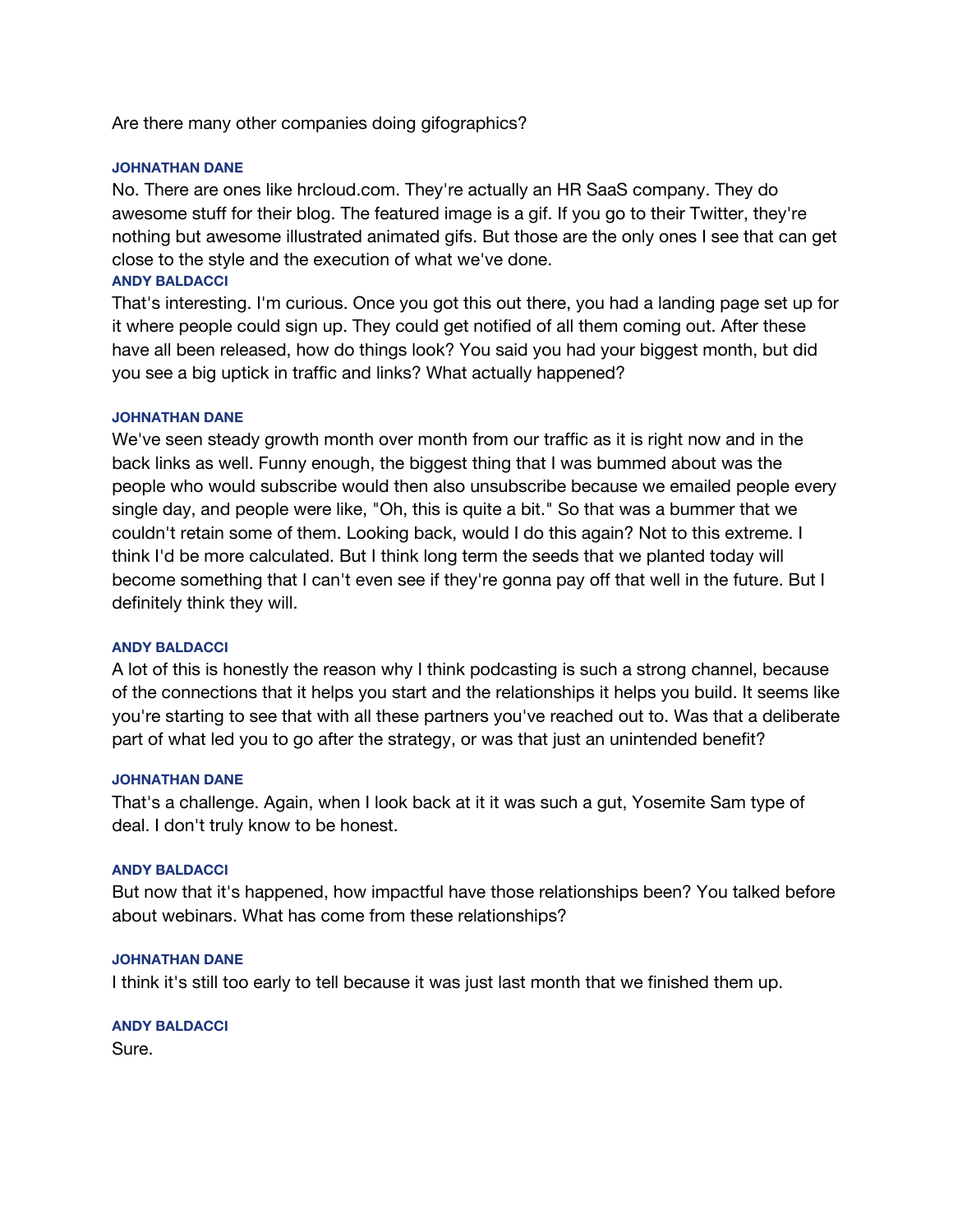### **JOHNATHAN DANE**

I think now we have our foot in the door with a lot of companies. Even some companies we didn't partner with saw it and have reached out to us since then, like Mention. We'll have to see but I'm not gonna shy away. Marketo was actually asking to do more stuff in the future. It's just a matter of who's gonna go after it and who's gonna roll back their sleeves, so we're gonna pursue that, but we'll see. I think there are gonna be some more bigger collaboration ideas coming down the pipeline, but we haven't planned it yet to be honest.

### **ANDY BALDACCI**

Right, and it's because in the early days you built a lot of the reputation and brand by posting pretty heavily on Unbounce right?

### **JOHNATHAN DANE**

It was a few guest posts. I think I had four on there. One of the posts has almost 400 comments, so that one has done extremely well. I think you have that one hit, and that helps out too. We can see that the referral source of our lead has come from guest posts so it's definitely a strategy that I would implement 100% again if we're starting out and also now.

For now it's just a prioritization thing. Where do we think we get the most bang for our buck? Is it building it on our own piece of land, or do we go out and do it somewhere else? To begin with, we had to build on somebody else's because we had no followers. We had nothing going on for us just yet. But for now I think we're more keen on investing for our own stuff.

### **ANDY BALDACCI**

And then going forward, what do those priorities look like now for content marketing?

### **JOHNATHAN DANE**

We didn't have a content calendar for forever, but we just started doing that. Before, we'd be, like, "Oh crap, what are we gonna launch next week?" That was the challenge right? In the beginning of the year, one of the things we decided to do was from my own perspective the best way I've ever been able to learn anything is when I had to teach it to others, right? I had to sound eloquent enough that people believe me and don't call BS and that comes through writing. So now we're actually requiring everybody on the team to write four blog posts a year, just once a quarter, and then give a little internal presentation about it. Whatever topic they choose. We're now adding more fuel to the fire internally by what we're doing, and it will help train people at the same time. That's where we've been able to create that content calendar so we know six months out what we have going on.

### **ANDY BALDACCI**

Will that be the sole source of your content on your blog?

### **JOHNATHAN DANE**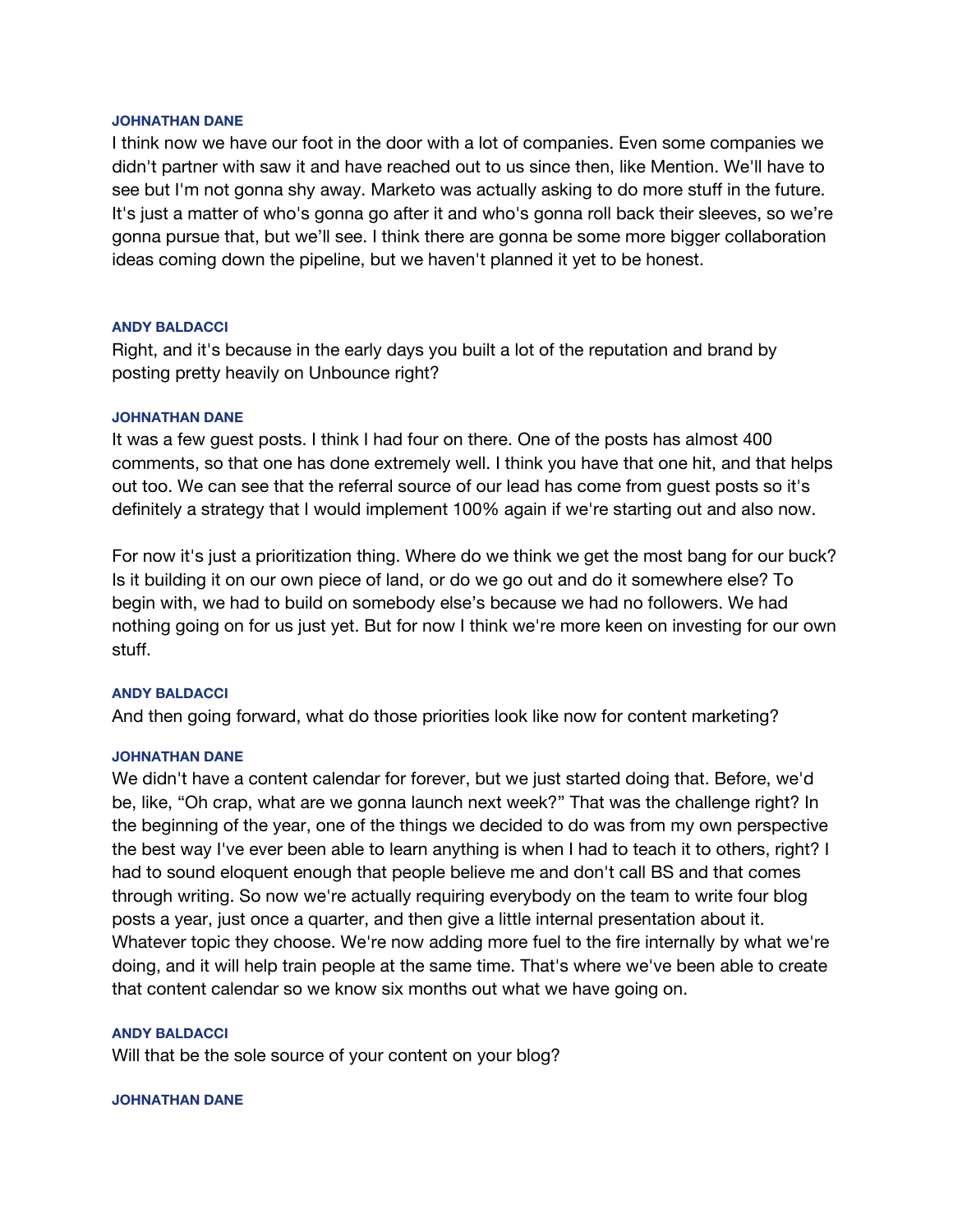No I don't think so. I think we're working on some other potential courses and guides and ebooks with other companies too. Big Commerce, for example, reached out when they saw our Ahrefs gifographic, which was actually supposed to be Neil Patel's. It's funny because they didn't see the Shopify one because we did one with Shopify too. If they saw that, they might have been pretty bummed. If that happens and we finish whatever partnership we're doing, then we'll probably just add that to the calendar list and not wait six months before it can go live. We'll say, "Hey this is a great piece of content. Let's get it out in front of as many people as possible." Then from there we'll continue our regular schedule that we have set up.

## **ANDY BALDACCI**

And so you talked a little bit about the Yosemite Sam nature of the gifographic series. For the rest of the content that you have planned out, you said you're starting to get the content calendar in place and have more rigor behind all of that. How much is going into the planning of what to write about? When everyone from your team is writing their piece of content, is it truly anything they want to write about within reason? Where is the direction coming from?

## **JOHNATHAN DANE**

Two aspects to this. One, we know what we want to rank for. Those are the focus pieces we're gonna write about. We found that competition levels and things that we can do with the keyword planner or research doesn't matter much. We want to make sure there's volume behind it. Two, we do have pretty strict guidelines for the team member to write around. They should have their own voice and their own humor, but we want to see their outline first so we know what the topic is. We're saying, "Hey, go do your research on all the competing blog posts that are currently ranking for this specific focused keyword and then take all the good things that they have and then add more levels to it so that you can make it basically longer, deeper, funnier, more actionable." Then we say that they have to write at least 3,000 words as well, which is a lot per blog post. Depending on the topic, it'll be less but you know we'll take that as we go along because that's obvious.

And so those are the key metrics, right? We want to make sure that one, it encompasses all the blog posts of our competitors and what they're writing about and it adds more to them. Consider a list of cool types of blog posts. If everybody says they have nine things, we have 17 things. That's our measuring stick, basically. We just want to be like Texas. Everything's bigger over where we're from. It sounds silly, but that's it. Then we just do a good job promoting it and then people see it. They give us back links. That part is very organic. The promotion itself is not. That's a lot of performance enhancing drugs that were due to be unfair.

### **ANDY BALDACCI**

Are we able to talk about any of the promotional effects? It's just so important. It's crucial, but nobody in the promotional marketing world gets into the details. I don't know how many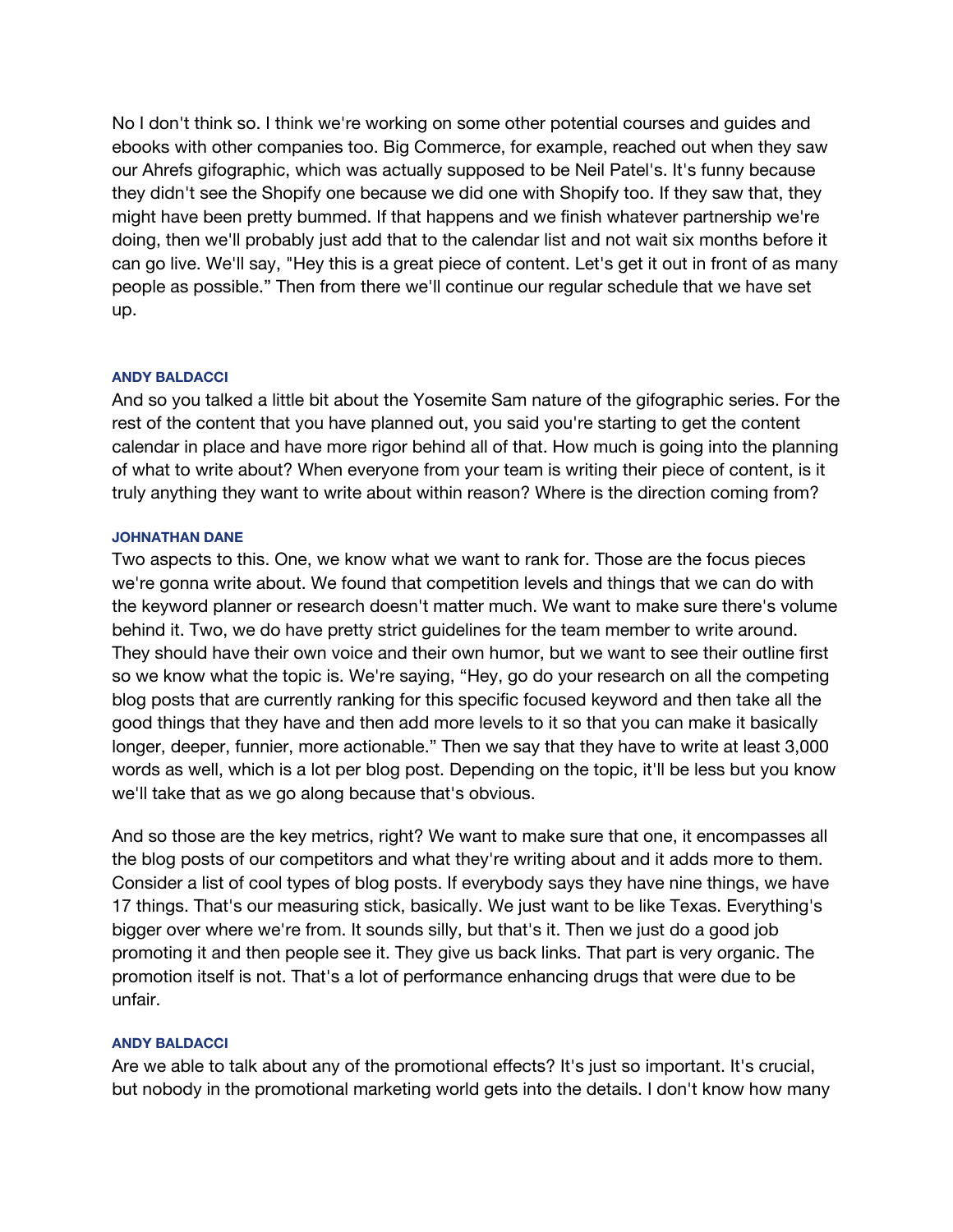emails I get every week of someone just spamming me some random URL.

## **JOHNATHAN DANE**

Oh, I hate it. I hate it so much.

## **ANDY BALDACCI**

So I'm sure that's not what you're doing.

## **JOHNATHAN DANE**

No.

## **ANDY BALDACCI**

So what are you doing to promote the content? **JOHNATHAN DANE**

Two things. Go straight for the jugular. It's funny enough. People have gotten those bullshit emails for so long now. They're like, "Hey, I noticed blah blah blah, you're linking to it, but we just came out with this that you should consider." I'm, like, "No, I'm not gonna do that." Scratch my back first. One of the biggest things that we've done is scratching a ton of backs first. Then we're actually able to create private Slack groups so that when other companies have content they're coming out with, we'll promote it for them. Then by source, we expect them to promote it for us when we do that as well.

If we find that we're the only agency doing what we do marketing-wise in that group, then we're gonna do pretty well, because we have an army behind us that can help promote our stuff, of influencers. As we help level each other up with our own content promotion, their snowball gets bigger as well. So when they tweet or when they share, it means more and more for us in the future too. That's the biggest thing. The second thing is being able to use that and also using PPC as a catalyst. All content is great, but if you can, speed up the process.

Let's say that we are boosting our post on Facebook. Then if anybody clicks through on it and they read it for 30 or 60 seconds and we know that there's intent, well they're now cookied to be another audience with a different offer. We're trying to push them down our marketing funnel because anything content-related, it doesn't matter if you can't get results from it, right? That's the two-pronged approach that we use pretty well.

## **ANDY BALDACCI**

I remember when we last talked, you weren't doing much actual PPC yourselves. Now you've built a Facebook retargeting funnel around it?

## **JOHNATHAN DANE**

Yep, exactly. That's what we're slowly doing. For a long time it was just nothing but an actual idea. Now that we have more and more traffic, we can take advantage because we can move audiences quicker from one place to the next. This is where we're gonna figure out,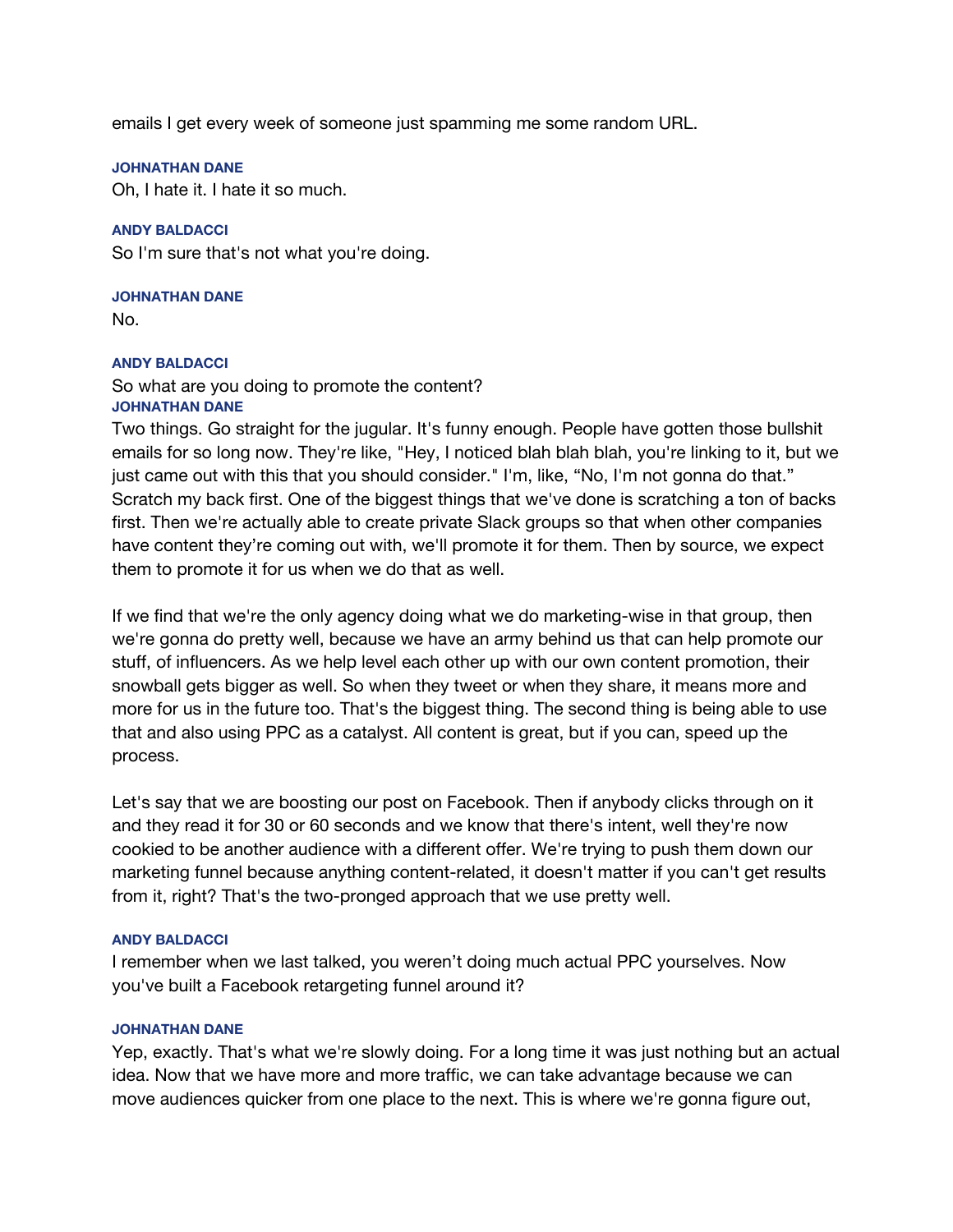"Hey, do we have webinars that we're gonna create?" Things like that.

Let's say they've read a blog post, they downloaded a white paper or an eBook. They then asked for some case studies, and then we asked them to join a webinar. If they actually go from that step to step, well, the last thing we'd have to ask them is, "Do you want a proposal?" Now we know that they're a warm lead. We can still unqualify them, obviously, but we're building that out right now.

## **ANDY BALDACCI**

And what did that? Originally, that was one thing I asked you about. Your call to action on the website is just "Get my free proposal." Looking at it now, that has changed a bit since then. I think you said earlier that it's now a four step funnel or something like that?

## **JOHNATHAN DANE**

It's funny you ask, it's the exact same as last time we talked.

## **ANDY BALDACCI**

It is?

## **JOHNATHAN DANE**

I think it's a three-step. The only fourth step I'm mentioning is if they click on the button to open the lightbox. That's the first step. Then there's an additional three steps after that. In the entire growth that we've seen, sadly enough we haven't even tested anything on our own website or on our own proposal popup layout. It's been pretty sad, but kind of cool at the same time. Now we have a lot of potential.

### **ANDY BALDACCI**

Right. Where have you been focusing those testing resources? Where has the priority been?

## **JOHNATHAN DANE**

We didn't have any resources. Myself, it was still all me, right? If we had designers on staff that weren't filled up with clients, maybe they could come over and help out here and there for one day a week. But we would fill them up so quickly that that just wasn't sustainable long term. Now that we actually have two designers on brand, one of them, Shane, is actually focusing solely on increasing conversion rates on the proposal form and also on just email subscribers.

## **ANDY BALDACCI**

At what point were you comfortable hiring someone to work exclusively on the brand?

## **JOHNATHAN DANE**

Where were we? Well, at that time, we overhired a bit to be honest. I wasn't quite comfortable with it. We had some moving around internally in the company, where it was clear that two people were actually gonna be given the job. One was gonna be really good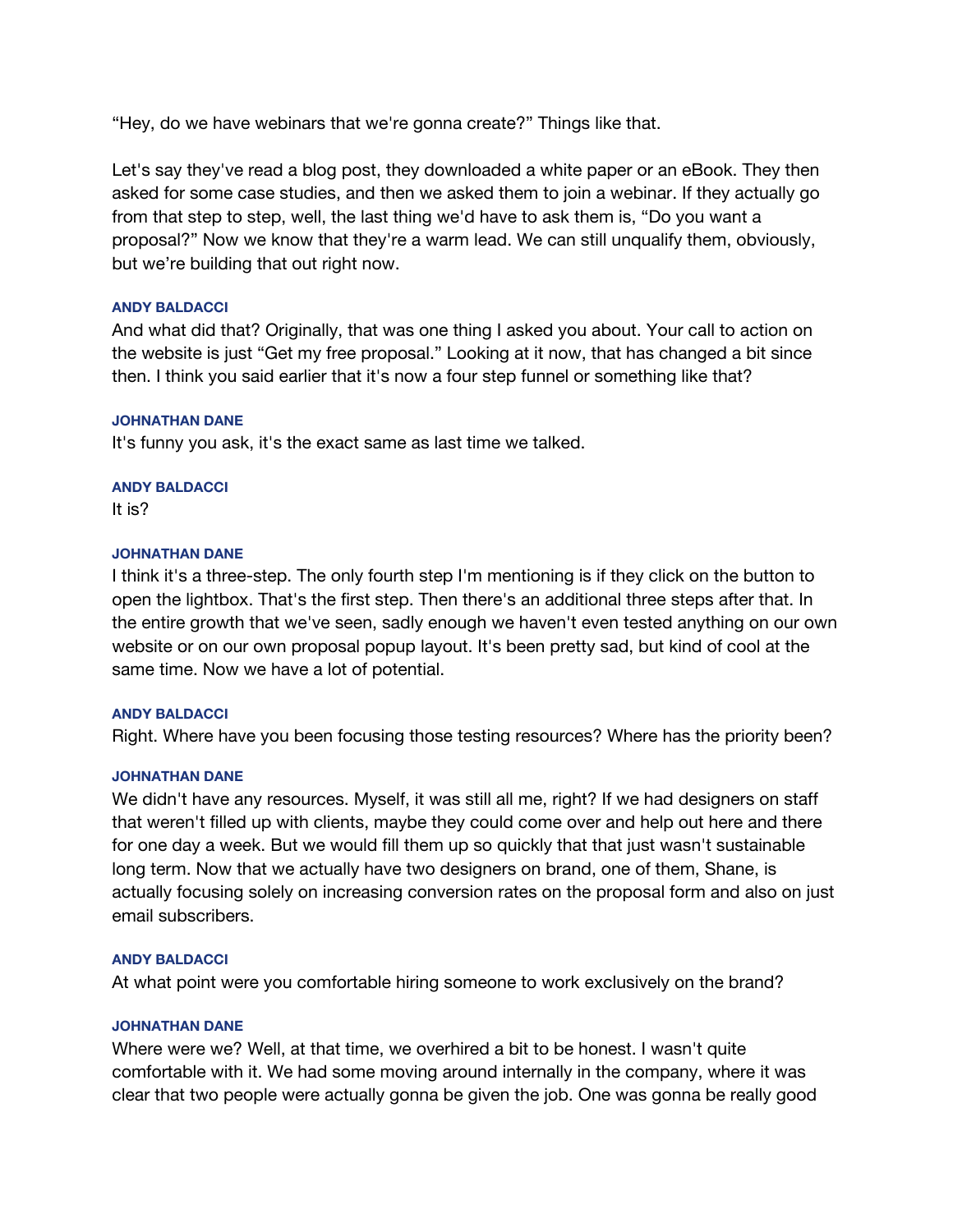that we could use for the brand side, and then one was gonna be really good to lead the CRO team.

And then we also had another person that we were bringing on board as the designer but he was part time. All of a sudden we had two designers to do that. It wasn't the usual way I like to go about it, but looking back at it, it worked out, and I'm glad we kinda took that jump. We actually were at the 200,000 mark in MRR when that happened.

## **ANDY BALDACCI**

Because I think, talking to so many different agency owners, the way you described it before, having those resources, is the default for a lot of them. If someone has some free time, they'll pull them off whatever it is and say, "All right now it's time to tackle this one thing on the site." Something else will come up, they'll get pulled off, and it's really hard to make progress. Do you have any advice for them on when it makes sense for them to start investing, whether it's in a full-time employee or just dedicating time to the brand? **JOHNATHAN DANE**

Well, from day one we started doing that. The first hire I had, before we even had any clients, was our lead designer that actually took another opportunity. He was no longer with us, hence why we had to move people around. That was my goal. I knew from an agency perspective, so many marketing agencies suck at marketing themselves because a lot of people are given the key to the castle when a client signs up with them because their brand's already established.

It's not gonna be that hard to mess things up or potentially get results right? But if you're building thought leadership, you're trying to build brand equity yourself, well, you want to take a close look at yourself and make sure that hey you don't look like everybody else, cookie cutter, meaning your stock photos. You don't have professional pictures of yourself. You have no personality. From day one I decided to make that investment because I knew that was what was gonna set us apart long term. Because people see our design.

We have people who have ripped us off our design completely, and we'll soon get a cease and desist. I just don't have time to do it. They say that copying is the highest form of flattery. These things are happening, and it's because I'm like, "Hey, let's make sure that people can see that we care about that." We've invested, and we care about those details. It's hard to measure and it's so subjective, but I can see again and again that people come to us out of the woodwork and say, "Hey, we love your content, we love your design. It's incredible."

I feel like, again, if I'm judging myself against another agency, I can tell, "Hey, these guys are doing this really well, and we need to do better than that." And we'll adjust ourselves, but a lot of people can't see that. A lot of people are analytical. They're not the creative side, and that's where they fall short.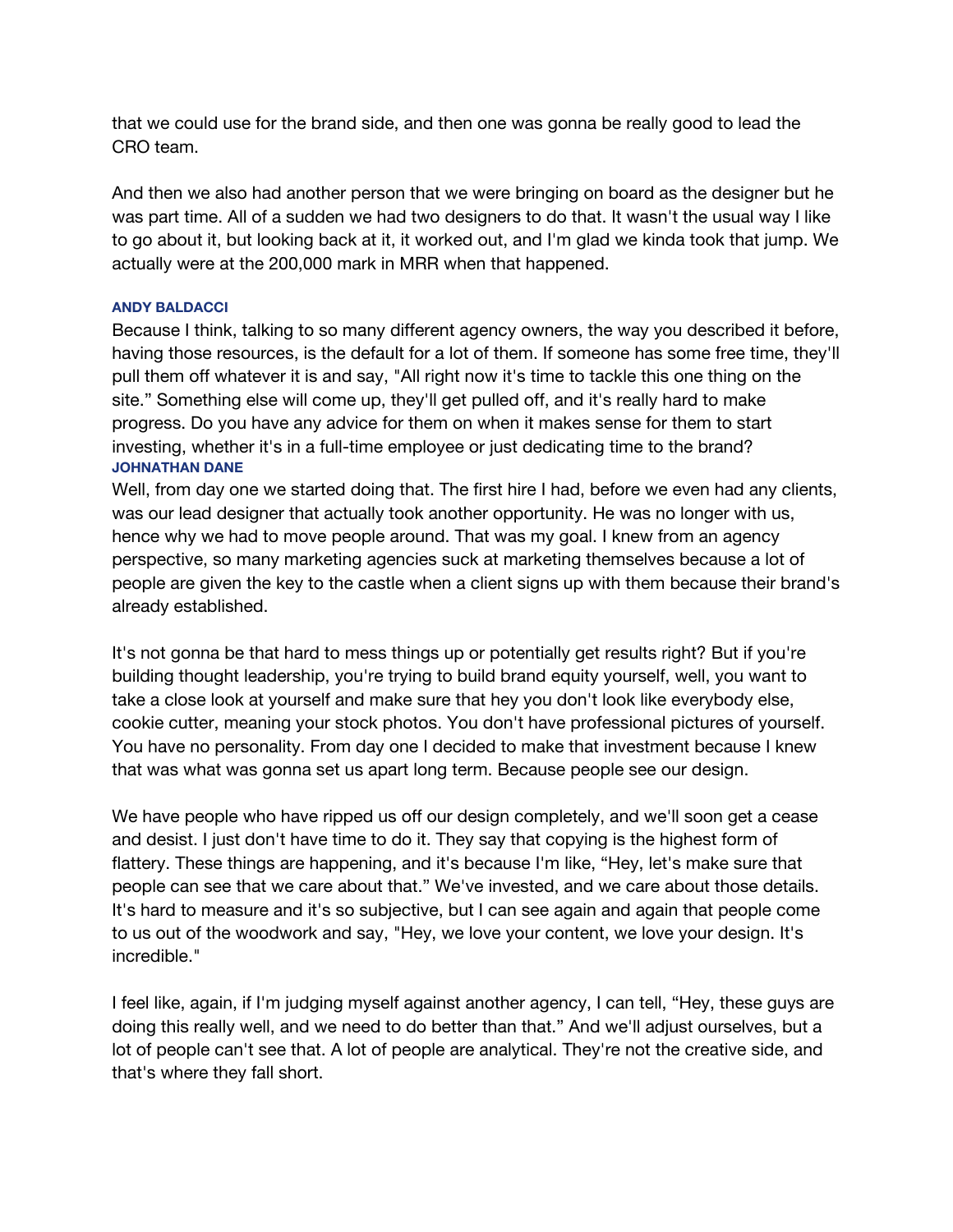### **ANDY BALDACCI**

It's funny because a lot of the advice I hear when it comes to starting a growing agency is to really niche down because then you almost solve the differentiation problem without needing to do as much. If you just say, "I work with X, and I help them with Y," you're differentiating yourself, and you don't need to do as much of the creative work on branding because you're not competing with anybody else, or at least that's the goal. But you from the beginning have said you don't want to niche down. You wanted to PPC almost for anybody and everybody. Is that still true?

## **JOHNATHAN DANE**

It's still true, and it's so funny. There's three levels to it. There's one: when you decide to go out on your own, if you want to build an agency, if you want to be solo, well, you can do that. You can have a decent client size yourself because you're guest blogging, and that's how you're building your own name, not your company name, but your own name, right? But at some point you're, like, "Can I get more?" For me that's where I got pretty selfish, and I'm like,

"Hey, I've already built an agency before in Utah."

I know I can do it, and I know I can do it in a different way. I can do it with content. So from there, I wanted to keep building and scaling this up. If I pigeonholed myself and went niche, then I don't appeal to a lot of people. Again, my two goals in life were make a lot of money and be the Michael Jordan in what I do, which is in the sense of being famous.

I can't do that if I niche myself. If I'm only for medical doctors or if I'm for plumbers or whatever, I'm not gonna go speak at Inbound or Moz or UnBalance or whatnot. That's what I want to do. I'll just be honest, that's my selfish goal. That's the main driver for it. I'm like, "Hey, a lot of people are saying the opposite. The world doesn't need a PPC blog. The world doesn't need another landing page post," or whatever it may be. And I'm like, "Sure they do. They just haven't seen it done this way." So that's where we're at now.

### **ANDY BALDACCI**

It's interesting. A lot of times the objections I hear to niching down are people who are afraid of turning away clients. They don't think they'll be able to reach their goals, but when you dig deeper, if their goals are a few million dollars a year, niching honestly isn't a bad strategy. But when your goals are to absolutely dominate an industry, to become one of the thought leaders in something, if you don't want to just go to the pediatric dentist conference of New England, then you do have to go a little bit bigger.

### **JOHNATHAN DANE**

Yeah, exactly. I think, like you said, a lot of companies decide to go down that rabbit hole, but the other funny thing is, when you niche down, you say you are the PPC agency for ecommerce shops or PPC agency for plumbers, the way you execute your work, if you pop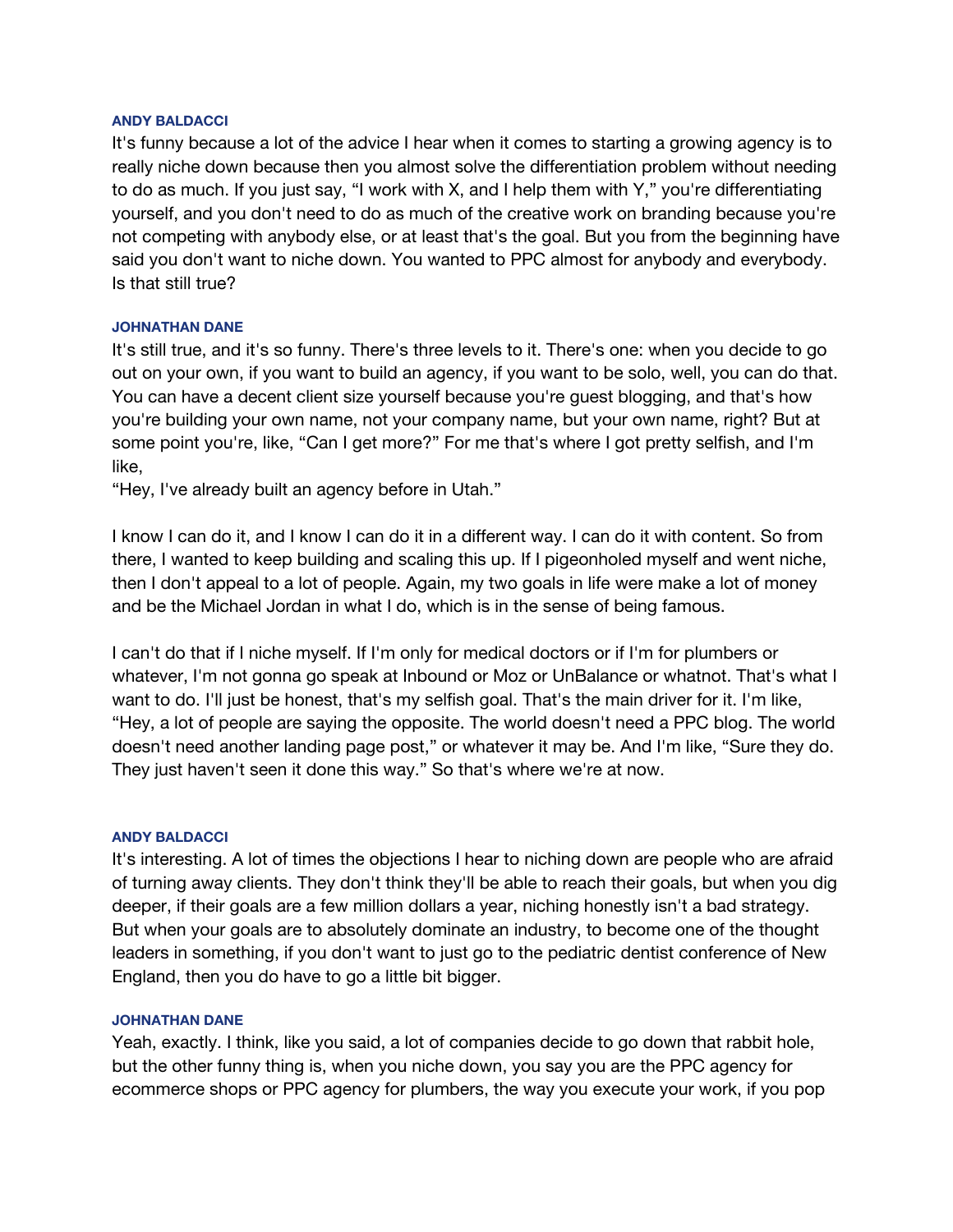the hood and let me take a look for a quick second, I know everything you're doing.

If I inherit a client account from an agency that was niche, your entire value proposition is crap. You can see that you have a lot of case studies around plumbers that you can use to attract other plumbers, that's great. But the actual work that you're doing, your secret sauce, isn't secret at all, and that's the problem too. I think when it comes to niching down in a marketing side, with PPC, a lot of the same best practices work well for all verticals. It doesn't really matter. But if you're a PR agency and you're good at dental stuff and you have the connections, that's a different story to me. But we don't have to have those connections when we're PPC in the PPC world.

## **ANDY BALDACCI**

And what does it ultimately come down to a lot of the time? Is it just gonna be targeting? Is it copywriting? I would still assume that there is some expertise from industry to industry, but are you saying that effectively there might be some differentiation between working with client A and client B, but you can figure it out?

## **JOHNATHAN DANE**

Yeah. I'm gonna sound really cocky right now and say, again, the example is you're a PPC agency that does work for plumbers. I can use SpyFu and look at your landing pages and I can immediately see how I can outperform you. The two biggest things when it comes to lead gen and SaaS for PPC to work is one, granularity, and two, multi-step landing pages. I think we might have talked about this last time. Those are the two biggest things that move the needle. Then everything else is just cherries and sprinkles on top. They still matter, and they make everything taste better, but they're not the main ingredient.

Another thing I found is people try to fix the sink when the well is broken. We focus on the well. We focus on the sales side or the conversion rate side first. When we improve that, it unlocks so much more wiggle room on the PPC side. Everybody else kind of does it the opposite. They start within PPC, and they're like, "Oh yeah we'll look at the landing page side eventually," or, "We don't have a CRO team so we'll just give you some ideas that you can run yourself." That's a challenge for a lot of companies.

## **ANDY BALDACCI**

And I had forgotten about that differentiation between you and other PPC agencies. You're not just driving traffic. You're making sure that traffic does convert. Is that still something that is relatively rare in the industry?

## **JOHNATHAN DANE**

I think more and more people are doing it, but again it depends because copywriting is important. All the factors are important. The way that you have your layout is important, but a lot of it is subjective until you start getting the data back. So many companies, or many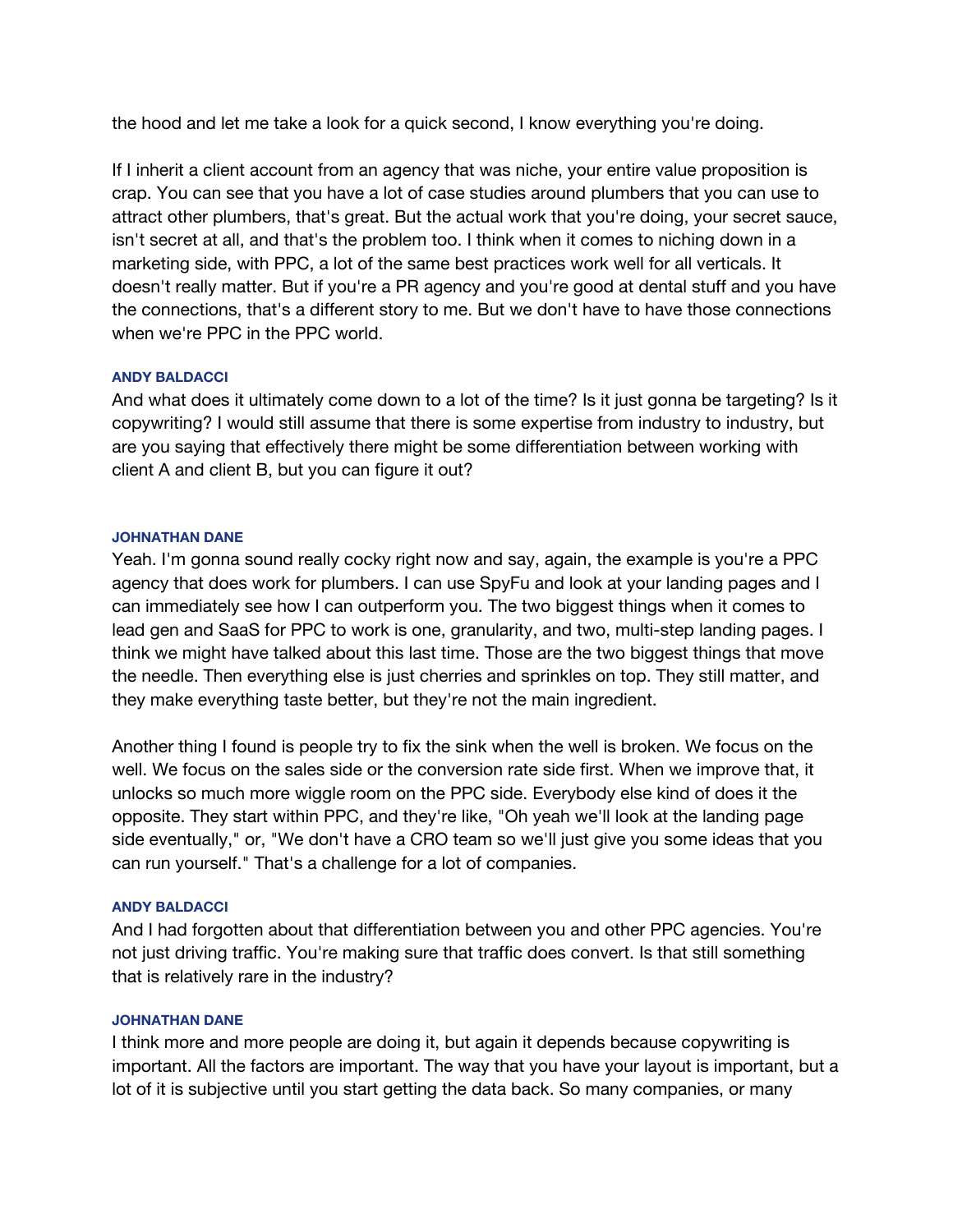agencies right now, they'll be using templates, which can still work. There's nothing wrong with that. The end goal is to get results, so it doesn't matter how you get there. There's a million paths to get from point A to point B. I see an uptick about it, but again I see that people don't. The execution is wrong.

A lot of people will ask us, "What's the difference between you guys and Agency X?" I'm like, "You know what? It's gonna sound really stupid. They do PPC, they do landing pages, but their execution is crap compared to ours," and then I show them our Dribble portfolio. I've shown them some case studies. The people that don't understand design or user experience have a hard time getting past that bump and how much it impacts your overall performance. So many times when we design a landing page for our client, we will ask them eventually, "Hey, are you okay if we go off the cuff here and do a different type of redesign, maybe some brand adjustments? Is that okay with you?" And we'll do that. We'll test the landing page. It'll perform better, and they come to us and want us to redesign their entire site because of that, right? That happens quite often. Then we just say, "Hey, yeah it's \$40 to \$50,000," and they're like, "Okay never mind," and we don't do it.

## **ANDY BALDACCI**

Would you redesign the entire site?

## **JOHNATHAN DANE**

We would, yeah. We charge more because we don't want to do it, though, to be honest. It's a great chunk of change to have, but I've also realized that as we've grown our own agency, the power of saying no is so valuable, and I still suck at it. So it's something that I have to test myself over and over again until I learn. I haven't learned yet.

### **ANDY BALDACCI**

While it's not really a niche because it's so massive of a market, you're committed to staying with inside the PPC world rather than try to be a full service agency? Is that accurate?

### **JOHNATHAN DANE**

Yeah, if I would do anything, I would create a brand new brand and say, "Hey, we do SEO or we do social," whatever. I've considered that before. Just partnering with the right people. There could be a lot of cool stuff there. I feel like we have the blueprint on creating an agency and doing it really well. We can even do it faster now because we've learned a lot.

But I would never do it within the same brand. After you establish a thought leadership so quickly, once you start going outside of your realm, people are like, "Eh, really?" You know At Espresso right, the blog and the company? They write everything about Facebook advertising. But then they started writing content about content marketing. Even though that's the main driver of their business, I'm like, "I don't want to hear this from you guys. Keep the focus on what you guys are doing really well with. It made me devalue them, and I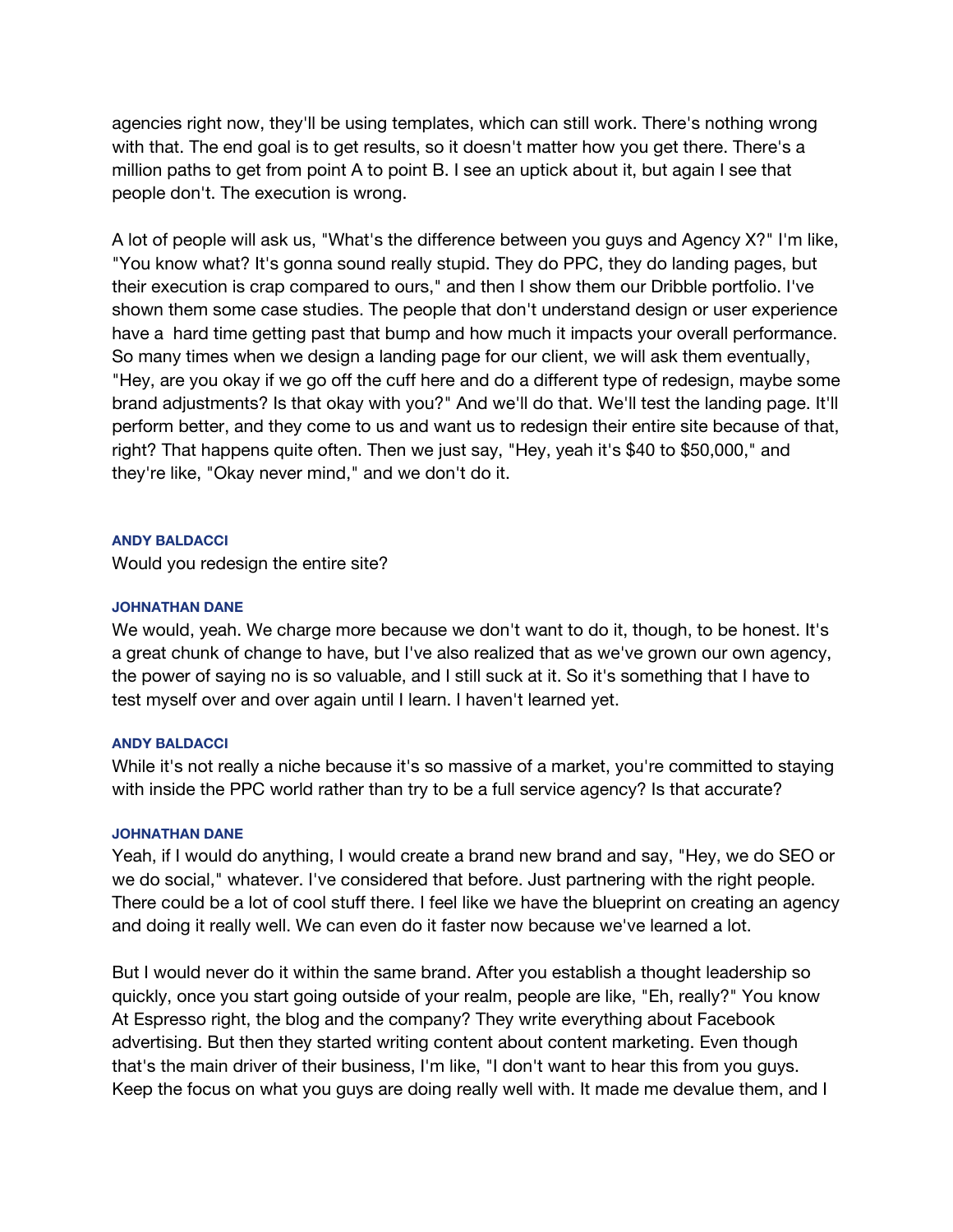told them that, too, because we actually work with them. So that's what I'm really afraid of. I don't want to start going out and talking about PR tactics or SEO stuff when it's not something that I want to build a thought leadership around.

### **ANDY BALDACCI**

Interesting. And did you?

### **JOHNATHAN DANE**

I think it could work, but I'd rather double down on what I know is already working because it'll let me "become the Michael Jordan" much quicker. Now I don't have to learn another sport and also be a pro at baseball, for example.

### **ANDY BALDACCI**

Right. How big do you think a PPC only agency could get?

### **JOHNATHAN DANE**

We're eyeballing to be at \$600,000 MRR by the end of the year, so I take it year by year. So far there's no slowing down. Look at the bigger ones, but then you look at Merkle and actual international agencies that are kind of gobbling up other agencies. They do a wide range of different services, obviously, so who knows? Maybe we start acquiring PPC divisions at agencies that aren't PPC-focused, but they have those extra clients that they are not good at. That could be the first step. Then eventually we might become the bigger fish in the pond itself. I just take it kind of year by year and day by day.

### **ANDY BALDACCI**

And then for this year what is your biggest challenge that you're trying to tackle?

## **JOHNATHAN DANE**

I think it's just making sure, and I think we talked about this last time, is that I want all department heads that are leading certain charges to be able to own it. That's the biggest challenge. I'm still very much involved, and I think I'm good at a lot of things, but eventually I want to say, "Hey, you're focused on this 100% of the time. I only can dedicate 10% of my time or 20% of my time, so don't let me outperform you. That doesn't make any sense. You're being paid very well to do this." I think that's the biggest challenge right now. Once that happens, I will feel more at ease building around them as if they're a franchise player, giving them the team that they need, the resources that they need, so that I can go out and be more of an evangelist. I want to be Rand Fishkin. I eventually don't want to be the CEO. I'd rather be a founder and have somebody else run it because I want to dabble into the SaaS site. Maybe we create products and tools ourselves internally that can be spun to be something much bigger than the agency itself, which happened to Moz, too. Those are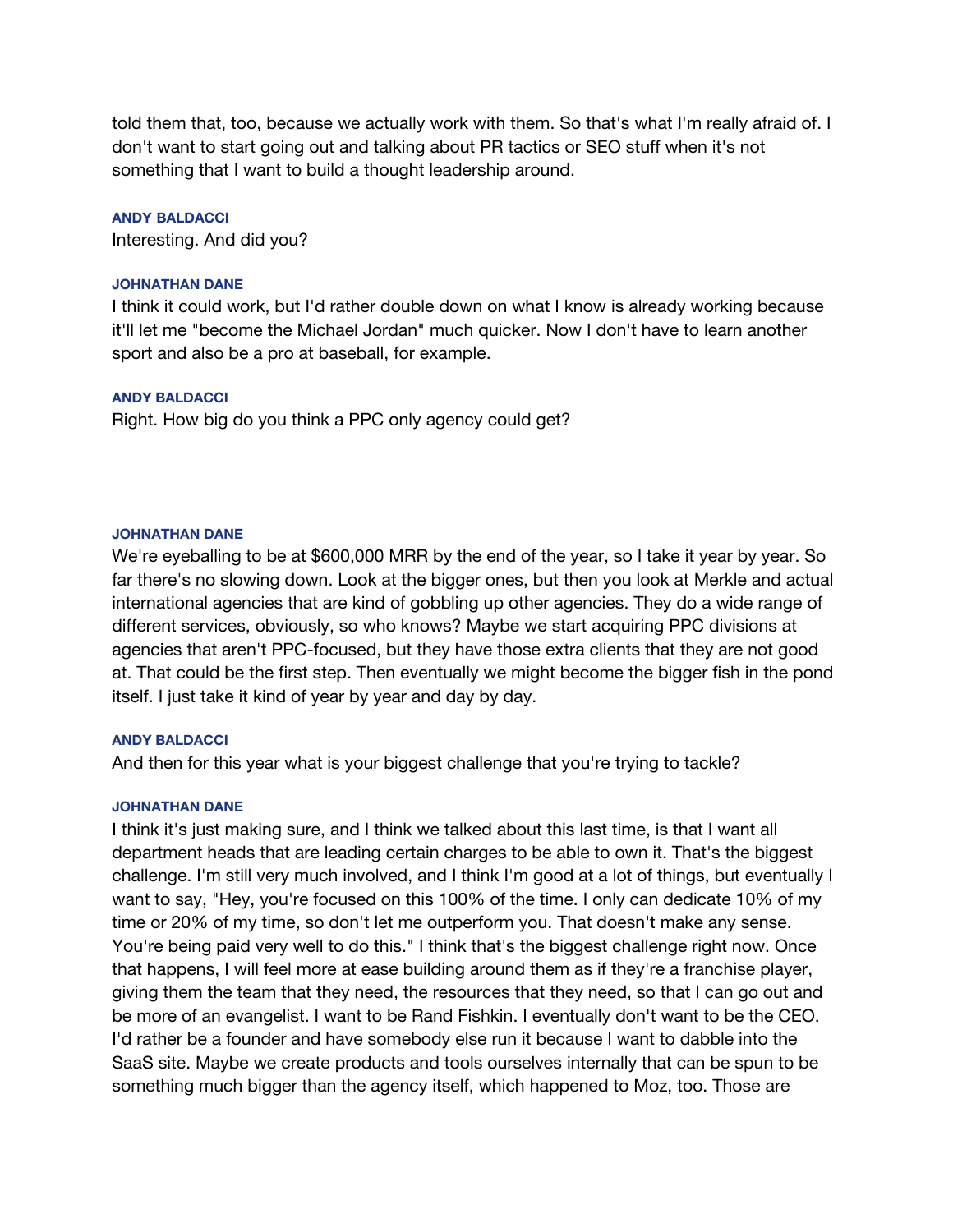things I'm working on and figuring out, but the first thing is infrastructure. Making sure that's super solid.

### **ANDY BALDACCI**

Obviously these things are hard to predict, but are you hoping to be comfortable with this goal at the end of the year? At the end of a couple of quarters? When do you think you'll be able to shift your focus towards more of the PR, publicity type of stuff?

## **JOHNATHAN DANE**

That's a good question. We just started this year putting goals behind everybody's department. Our director of PPC and our director of design, their goal is retention rate and being able to keep at a certain level or improve it, right? For our marketing side, their goals are lead volume and email subscriber volume. Then for our sales side it's the outbound. How predictable can you get this to be? How many appointments can you set? Because once they show me that they work, we're gonna hire sales development reps for them because they now have the blueprint because they tested it out themselves. We actually have that first goal deadline coming up, April 15th. We have these little leadership half day getaways. We haven't had one yet. I just talk about business. We go and treat ourselves and have fun.

## **ANDY BALDACCI**

Nice. What else is on the calendar? Do you have any speaking engagements coming up?

## **JOHNATHAN DANE**

I'm speaking at Stat Search in March for one of the conferences there. It's about agency growth, funny enough, and I'm one of the keynote speakers here in March. Then I'm going to Vancouver again. Got asked to come back to the Unbounce Conference in June and then I would love to speak at Inbound in November and the Moz Conference. Those are the ones I've eyeballed. I set a goal for myself of doing four because I don't think that speaking is that great of an ROI. It's just more building thought leadership and building a name for yourself and your own brand.

## **ANDY BALDACCI**

I was going to wrap up, but most of the guests I talk to who do a lot of speaking, that's their primary driver to grow their agency. Why do you view it differently?

### **JOHNATHAN DANE**

The first thing is I don't ask for anything. I try to get as much value, obviously. I know depending on the conference, a lot of people allow a sales opportunity at the end. "Hey, I just launched my course. You guys should all buy it." I don't know if that's a main driver for people, but I speak to a lot of marketing people and marketing professional folk that take the knowledge I'm sharing to use it themselves, not necessarily to hire us. I'm going for the bigger conferences if I can and then take it from there. We have had clients and leads come through from conferences, but I don't think prep for the slides, practicing to speak, having the team come out, is worth it. I could write 10 blog posts instead and then spread them out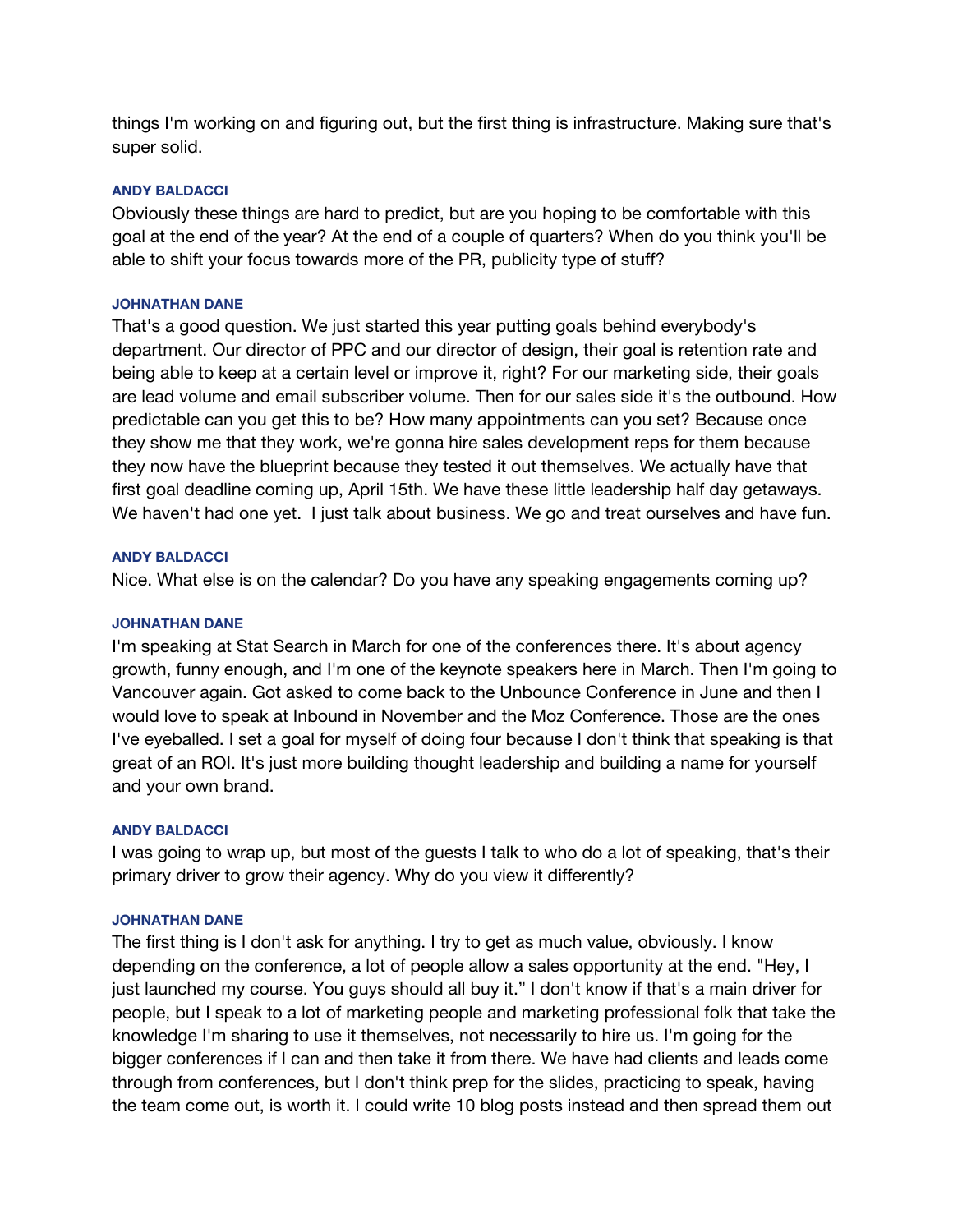as guest posts. That would perform better than speaking at an event.

## **ANDY BALDACCI**

It seems like the targeting could be off again. I feel like if your goal is authority, thought leadership, what you're doing makes 100% sense. Go in front of your peers, speak in front of them, share your ideas, so they can lend you the credibility that you're looking for. But if you are trying to drive ROI, most speakers are going to the events where the clients are at. They might be going to a SaaS conference and talking about how to set up a PPC campaign for your SaaS start up or something like that.

## **JOHNATHAN DANE**

I completely agree with that, and I think it's one of the things we talked about earlier too. We want to start doing our own PPC. Ironically, we wanted to go to conferences and have a team. It doesn't mean that I'll be speaking at them, but maybe there's a booth. But if it's a double, that would be awesome as well. And I think that's super smart, and it's something that I have low down on the priority list because I think it takes a lot of effort and time to do it right. I think SaaStr would be pretty rad to go to, but we'll see, we'll see.

## **ANDY BALDACCI**

It's funny to see how big SaaStr has grown over just the past couple of years.

## **JOHNATHAN DANE**

Yeah. We have a client in New Zealand that's going to it to just have their booth.

## **ANDY BALDACCI**

That's insane.

### **JOHNATHAN DANE**

It is huge.

## **ANDY BALDACCI**

To wrap up, Jonathan, you have given us a ton. You talk fast. You jammed a ton of tips in there, so there's a ton for readers to digest. For readers who do want to hear more from you to see what you're up to at KlientBoost, where is the best place for them to go?

### **JOHNATHAN DANE**

Our website has a lot of information. Again, it's KlientBoost with a *K*. Actually, if you spell it with a *C*, you'll still get to the same place. Subscribe to our blog if you want to. I think the biggest thing too, just to touch really briefly on this, is that you're listening to this podcast right now. One of the things I learned over time is learn by doing. A lot of people read, consume, watch and things like that, which is great. Gary Vaynerchuk has been my idol for a long time. I went to go see him in November of last year, and after that I stopped following his podcast. I'm not saying you guys should stop listening to Andy, but start doing more.